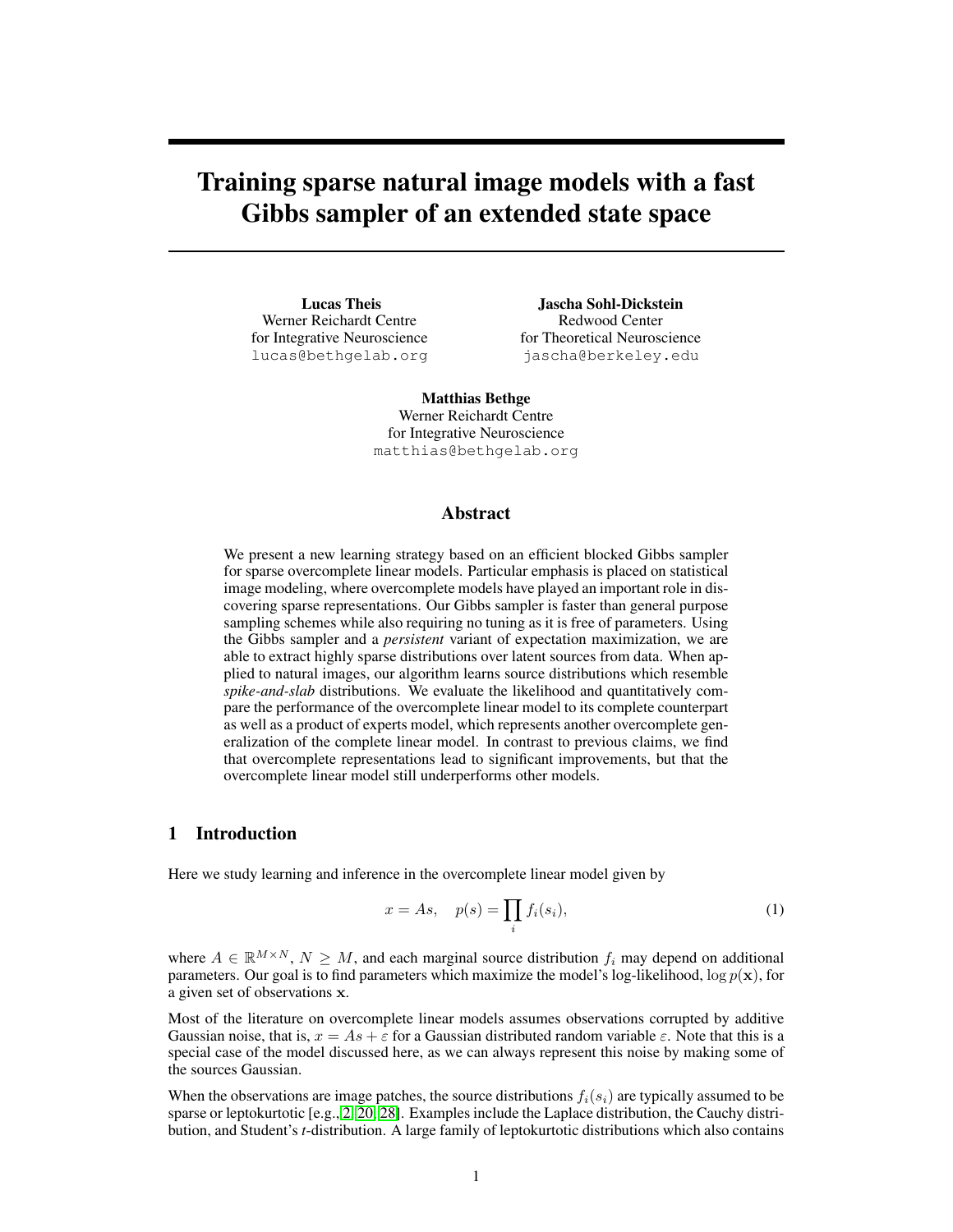

Figure 1: A: In the noiseless overcomplete linear model, the posterior distribution over hidden sources s lives on a linear subspace. The two parallel lines indicate two different subspaces for different values of  $x$ . For sparse source distributions, the posterior will generally be heavy-tailed and multimodal, as can be seen on the right. B: A graphical model representation of the overcomplete linear model extended by two sets of auxiliary variables (Equation 2 and 3). We perform blocked Gibbs sampling between  $\lambda$  and z to sample from the posterior distribution over all latent variables given an observation x. For a given  $\lambda$ , the posterior over z becomes Gaussian while for given z, the posterior over  $\lambda$  becomes factorial and is thus easy to sample from.

the aforementioned distributions as a special case is formed by *Gaussian scale mixtures* (GSMs),

$$
f_i(s_i) = \int_0^\infty g_i(\lambda_i) \mathcal{N}(s_i; 0, \lambda_i^{-1}) d\lambda_i,
$$
\n(2)

where  $g_i(\lambda_i)$  is a univariate density over precisions  $\lambda_i$ . In the following, we will concentrate on linear models whose marginal source distributions can be represented as GSMs. For a detailed description of the representational power of GSMs, see Andrews and Mallows' paper [1].

Despite the apparent simplicity of the linear model, inference over the latent variables is computationally hard except for a few special cases such as when all sources are Gaussian distributed. In particular, the posterior distribution over sources  $p(s \mid x)$  is constrained to a linear subspace and can have multiple modes with heavy tails (Figure 1A).

Inference can be simplified by assuming additive Gaussian noise, constraining the source distributions to be log-concave or making crude approximations to the posterior. Here, however, we would like to exhaust the full potential of the linear model. On this account, we use Markov chain Monte Carlo (MCMC) methods to obtain samples with which we represent the posterior distribution. While computationally more demanding than many other methods, this allows us, at least in principle, to approximate the posterior to arbitrary precision.

Other approximations often introduce strong biases and preclude learning of meaningful source distributions. Using MCMC, on the other hand, we can study the model's optimal sparseness and overcompleteness level in a more objective fashion as well as evaluate the model's log-likelihood.

However, multiple modes and heavy tails also pose challenges to MCMC methods. General purpose methods are therefore likely to be slow. In the following, we will describe an efficient blocked Gibbs sampler which exploits the specific structure of the sparse linear model.

## 2 Sampling and inference

In this section, we first review the *nullspace sampling algorithm* of Chen and Wu [4], which solves the problem of sampling from a linear subspace in the noiseless case of the overcomplete linear model. We then introduce an additional set of auxiliary variables which leads to an efficient blocked Gibbs sampler.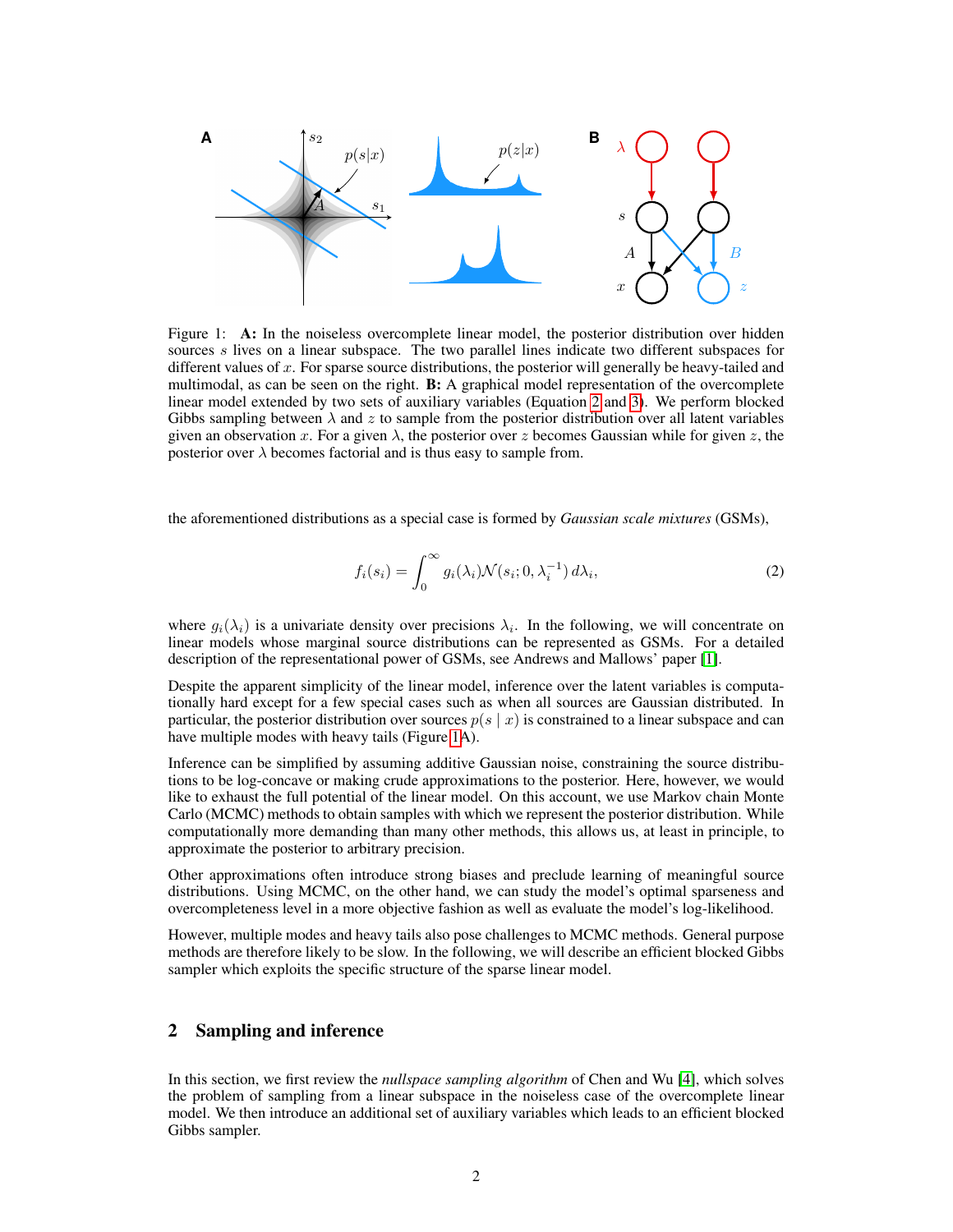## 2.1 Nullspace sampling

The basic idea behind the nullspace sampling algorithm is to extend the overcomplete linear model by an additional set of variables  $z$  which essentially makes it complete (Figure 1B),

$$
\left[\begin{array}{c} x \\ z \end{array}\right] = \left[\begin{array}{c} A \\ B \end{array}\right] s,\tag{3}
$$

where  $B \in \mathbb{R}^{(N-M)\times N}$  and square brackets denote concatenation. If in addition to our observation  $x$  we knew the unobserved variables  $z$ , we could perform inference as in the complete case by simply solving the above linear system, provided the concatenation of  $A$  and  $B$  is invertible. If the rows of A and B are orthogonal,  $AB^{\dagger} = 0$ , or, in other words, B spans the nullspace of A, we have

$$
s = A^+x + B^+z,\tag{4}
$$

where  $A^+$  and  $B^+$  are the pseudoinverses [24] of A and B, respectively. The marginal distributions over x and s do not depend on our choice of B, which means we can choose B freely. An orthogonal basis spanning the nullspace of A can be obtained from  $A$ 's singular value decomposition [4].

Making use of Equation 4, we can equally well try to obtain samples from the posterior  $p(z | x)$ instead of  $p(s \mid x)$ . In contrast to the latter, this distribution has full support and is not restricted to just a linear subspace,

$$
p(z \mid x) \propto p(z, x) \propto p(s) = \prod_{i} f_i(w_i^\top x + v_i^\top z), \tag{5}
$$

where  $w_i^{\top}$  and  $v_i^{\top}$  are the *i*-th rows of  $A^+$  and  $B^+$ , respectively. Chen and Wu [4] used Metropolisadjusted Langevin (MALA) sampling [25] to sample from  $p(z | x)$ .

### 2.2 Blocked Gibbs sampling

The fact that the marginals  $f_i(s_i)$  are expressed as Gaussian mixtures (Equation 2) can be used to derive an efficient blocked Gibbs sampler. The Gibbs sampler alternately samples nullspace representations z and precisions of the source marginals  $\lambda$ . The key observation here is that given the precisions  $\lambda$ , the distribution over x and z becomes Gaussian which makes sampling from the posterior distribution tractable.

A similar idea was pursued by Olshausen and Millman [21], who modeled the source distributions with mixtures of Gaussians and conditionally Gibbs sampled precisions one by one. However, a change in one of the precision variables entails larger computational costs, so that this algorithm is most efficient if only few Gaussians are used and the probability of changing precisions is small. In contrast, here we update all precision variables in parallel by conditioning on the nullspace representation  $z$ . This makes it feasible to use a large or even infinite number of precisions.

Conditioned on a data point x and a corresponding nullspace representation  $z$ , the distribution over precisions  $\lambda$  becomes factorial.

$$
p(\lambda \mid x, z) = p(\lambda \mid s) \propto p(s \mid \lambda)p(\lambda) = \prod_{i} \mathcal{N}(s_i; 0, \lambda_i^{-1})g_i(\lambda_i),
$$
\n(6)

where we have used the fact that we can perfectly recover the sources given x and z (Equation 4). Using a finite number of precisions  $\vartheta_{ik}$  with prior probabilities  $\pi_{ik}$ , for example, the posterior probability of  $\lambda_i$  being  $\vartheta_{ij}$  becomes

$$
p(\lambda_i = \vartheta_{ij} \mid x, z) = \frac{\mathcal{N}(s_i; 0, \vartheta_{ij}^{-1}) \pi_{ij}}{\sum_k \mathcal{N}(s_i; 0, \vartheta_{ik}^{-1}) \pi_{ik}}.
$$
\n
$$
(7)
$$

Conditioned on  $\lambda$ , s is Gaussian distributed with diagonal covariance  $\Lambda^{-1} = \text{diag}(\lambda^{-1})$ . As a linear transformation of  $s$ , the distribution over  $x$  and  $z$  is also Gaussian with covariance

$$
\Sigma = \left[ \begin{array}{cc} A\Lambda^{-1}A^{\top} & A\Lambda^{-1}B^{\top} \\ B\Lambda^{-1}A^{\top} & B\Lambda^{-1}B^{\top} \end{array} \right] = \left[ \begin{array}{cc} \Sigma_{xx} & \Sigma_{xz} \\ \Sigma_{xz}^{\top} & \Sigma_{zz} \end{array} \right]. \tag{8}
$$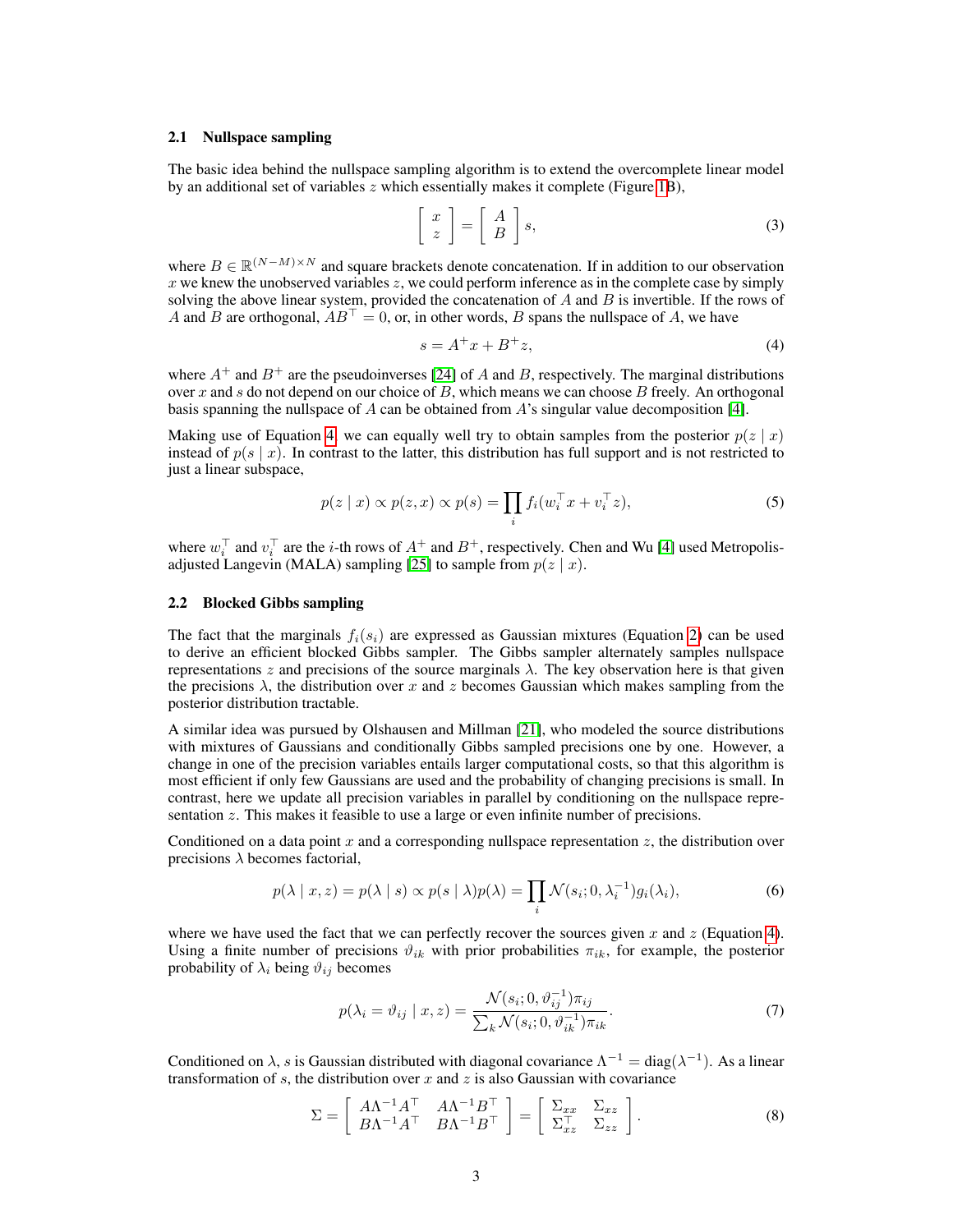Using standard Gaussian identities, we obtain

$$
p(z \mid x, \lambda) = \mathcal{N}(z; \mu_{z|x}, \Sigma_{z|x}),\tag{9}
$$

where  $\mu_{z|x} = \sum_{x} \sum_{xx} \sum_{xx} dx$  and  $\sum_{z|x} = \sum_{zz} - \sum_{xx} \sum_{xx} \sum_{xx}$ . We use the following computationally efficient method to conditionally sample Gaussian distributions [8, 14]:

$$
\begin{bmatrix} x' \\ z' \end{bmatrix} \sim \mathcal{N}(0, \Sigma), \quad z = z' + \Sigma_{xz}^{\top} \Sigma_{xx}^{-1} (x - x'). \tag{10}
$$

It can easily be shown that  $z$  has the desired distribution of Equation 9. Together, equations 7 and 9 implement a rapidly mixing blocked Gibbs sampler. However, the computational cost of solving Equation 10 is larger than for a single Markov step in other sampling methods such as MALA. We empirically show in the results section that for natural image patches the benefits of blocked Gibbs sampling outweigh its computational costs.

A closely related sampling algorithm was proposed by Park and Casella [23] for implementing Bayesian inference in the linear regression model with Laplace prior. The main differences here are that we also consider the noiseless case by exploiting the nullspace representation, that instead of using a fixed Laplace prior we will use the sampler to learn the distribution over source variables, and that we apply the algorithm in the context of image modeling. Related ideas were also discussed by Papandreou and Yuille [22], Schmidt et al. [27], and others.

# 3 Learning

In the following, we describe a learning strategy for the overcomplete linear model based on the idea of *persistent Markov chains* [26, 32, 36], which already has led to improved learning strategies for a number of different models [e.g., 6, 12, 29, 32].

Following Girolami [11] and others, we use expectation maximization (EM) [7] to maximize the likelihood of the overcomplete linear model. Instead of a variational approximation, here we use the blocked Gibbs sampler to sample a hidden state  $z$  for every data point  $x$  in the E-step. Each M-step then reduces to maximum likelihood learning as in the complete case, for which many algorithms are available. Due to the sampling step, this variant of EM is known as Monte Carlo EM [34].

Despite our efforts to make sampling efficient, running the Markov chain till convergence can still be a costly operation due to the generally large number of data points and high dimensionality of posterior samples. To further reduce computational costs, we developed a learning strategy which makes use of persistent Markov chains and only requires a few sampling steps in every iteration.

Instead of starting the Markov chain anew in every iteration, we initialize the Markov chain with the samples of the previous iteration. This approach is based on the following intuition. First, if the model changes only slightly, the posterior will change only slightly. As a result, the samples from the previous iteration will provide a good initialization and fewer updates of the Markov chain will be sufficient to reach convergence. Second, if updating the Markov chain has only a small effect on the posterior samples z, also the distribution of the complete data  $(x, z)$  will change very little. Thus, the optimal parameters of the previous M-step will be close to optimal in the current M-step. This causes an inefficient Markov chain to automatically slow down the learning process, so that the posterior samples will always be close to the stationary distribution.

Even updating the Markov chain only once results in a valid EM strategy, which can be seen as follows. EM can be viewed as alternately optimizing a lower bound to the log-likelihood with respect to model parameters  $\theta$  and an approximating posterior distribution q [18]:

$$
F[q, \theta] = \log p(\mathbf{x}; \theta) - D_{\text{KL}}[q(\mathbf{z} \mid \mathbf{x}) || p(\mathbf{z} \mid \mathbf{x}, \theta)].
$$
\n(11)

Each M-step increases F for fixed q while each E-step increases F for fixed  $\theta$ . This is repeated until a local optimum is reached. Importantly, local maxima of  $F$  are also local maxima of the log-likelihood,  $\log p(\mathbf{x}; \theta)$ .

Interestingly, improving the lower bound  $F$  with respect to  $q$  can be accomplished by driving the Markov chain with our Gibbs sampler or some other transition operator [26]. This can be seen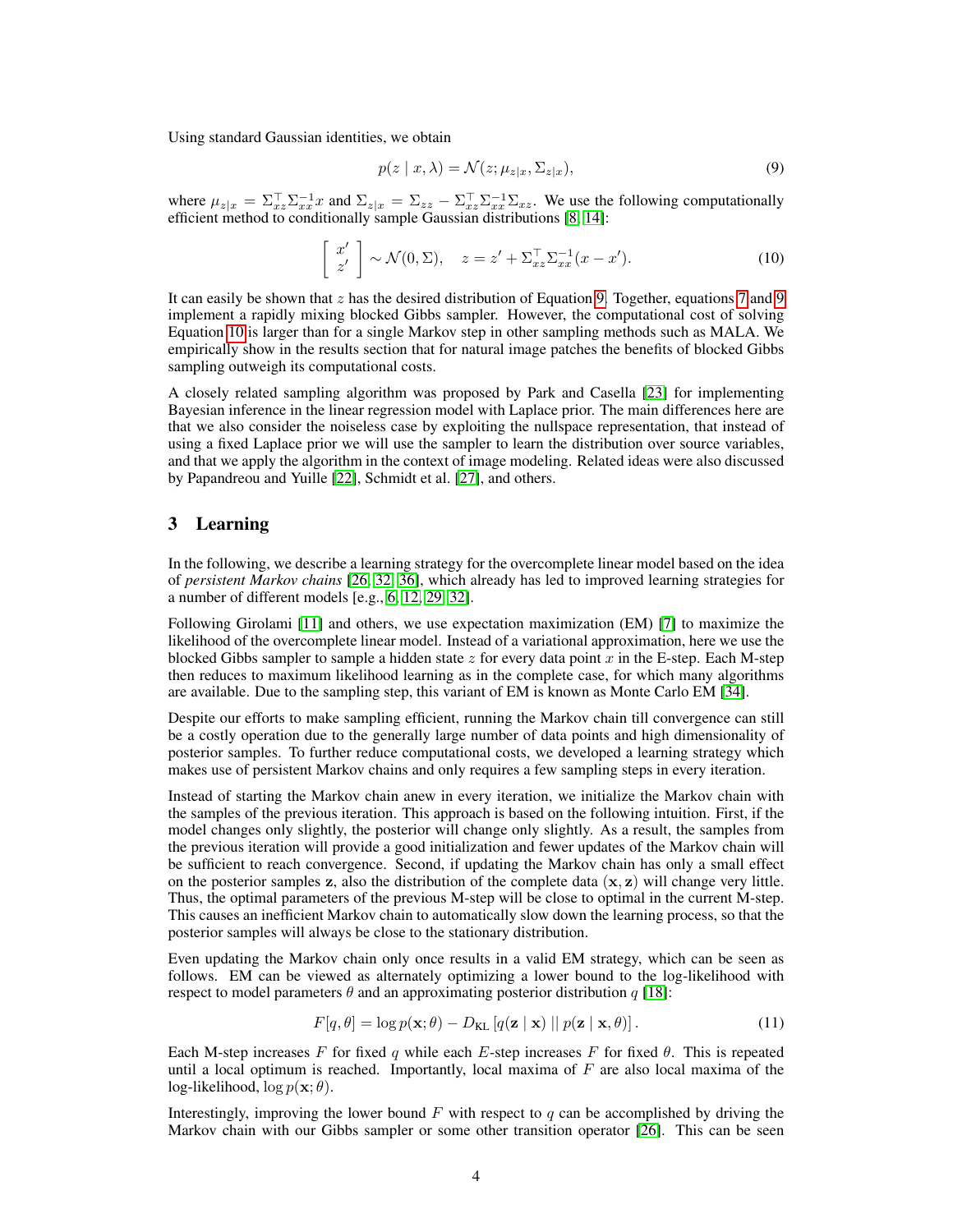

Figure 2: A: The average energy of posterior samples for different sampling methods after deterministic initialization. Depending on the initialization, the average energy can be initially too low or too high. Gray lines correspond to different hyperparameter choices for the HMC sampler, red and brown lines indicate the manually picked best performing HMC and MALA samplers. The dashed line represents an unbiased estimate of the true average posterior energy. **B:** Autocorrelation functions for Gibbs sampling and the best HMC and MALA samplers.

by using the fact that application of a transition operator  $T$  to any distribution cannot increase its Kullback-Leibler (KL) divergence to a stationary distribution [5, 15]:

$$
D_{\text{KL}}\left[Tq(\mathbf{z} \mid \mathbf{x}) \mid p(\mathbf{z} \mid \mathbf{x}, \theta)\right] \le D_{\text{KL}}\left[q(\mathbf{z} \mid \mathbf{x}) \mid p(\mathbf{z} \mid \mathbf{x}, \theta)\right],\tag{12}
$$

where  $Tq(z | x) = \int q(z_0 | x)T(z | z_0, x) dz_0$  and  $T(z | z_0, x)$  is the probability density of making a transition from  $z_0$  to z. Hence, each Gibbs update of the hidden states implicitly increases F. In practice, of course, we only have access to samples from  $Tq$  and will never compute it explicitly.

This shows that the algorithm converges provided the log-likelihood is bounded. This stands in contrast to other contexts where persistent Markov chains have been successful but training can diverge  $[10]$ . To guarantee not only convergence but convergence to a local optimum of  $F$ , we would also have to prove  $D_{KL}[T^n q(\mathbf{z} \mid \mathbf{x}) || p(\mathbf{z} \mid \mathbf{x}, \theta)] \to 0$  for  $n \to \infty$ . Unfortunately, most results on MCMC convergence deal with convergence in *total variation*, which is weaker than convergence in KL divergence.

# 4 Results

We trained several linear models on log-transformed, centered and symmetrically whitened image patches extracted from van Hateren's dataset of natural images [33]. We explicitly modeled the DC component of the whitened image patches using a mixture of Gaussians and constrained the remaining components of the linear basis to be orthogonal to the DC component.

For faster convergence, we initialized the linear basis with the sparse coding algorithm of Olshausen and Field [19], which corresponds to learning with MAP inference and fixed marginal source distributions. After initialization, we optimized the basis using L-BFGS [3] during each M-step and updated the representation of the posterior using 2 steps of Gibbs sampling in each E-step. To represent the source marginals, we used finite GSMs (Equation 8) with 10 precisions  $\vartheta_{ij}$  each and equal prior weights, that is,  $\pi_{ij} = 0.1$ . The source marginals were initialized by fitting them to samples from the Laplace distribution and later optimized using 10 iterations of standard EM at the beginning of each M-step.

### 4.1 Performance of the blocked Gibbs sampler

We compared the sampling performance of our Gibbs sampler to MALA sampling—as used by Chen and Wu [4]—as well as HMC sampling [9], which is a generalization of MALA. The HMC sampler has two parameters: a step width and a number of so called leap frog steps. In addition, we slightly randomized the step width to avoid problems with periodicity [17], which added an additional parameter to control the degree of randomization. After manually determining a reasonable range for the parameters of HMC, we picked 40 parameter sets for each model to test against our Gibbs sampler.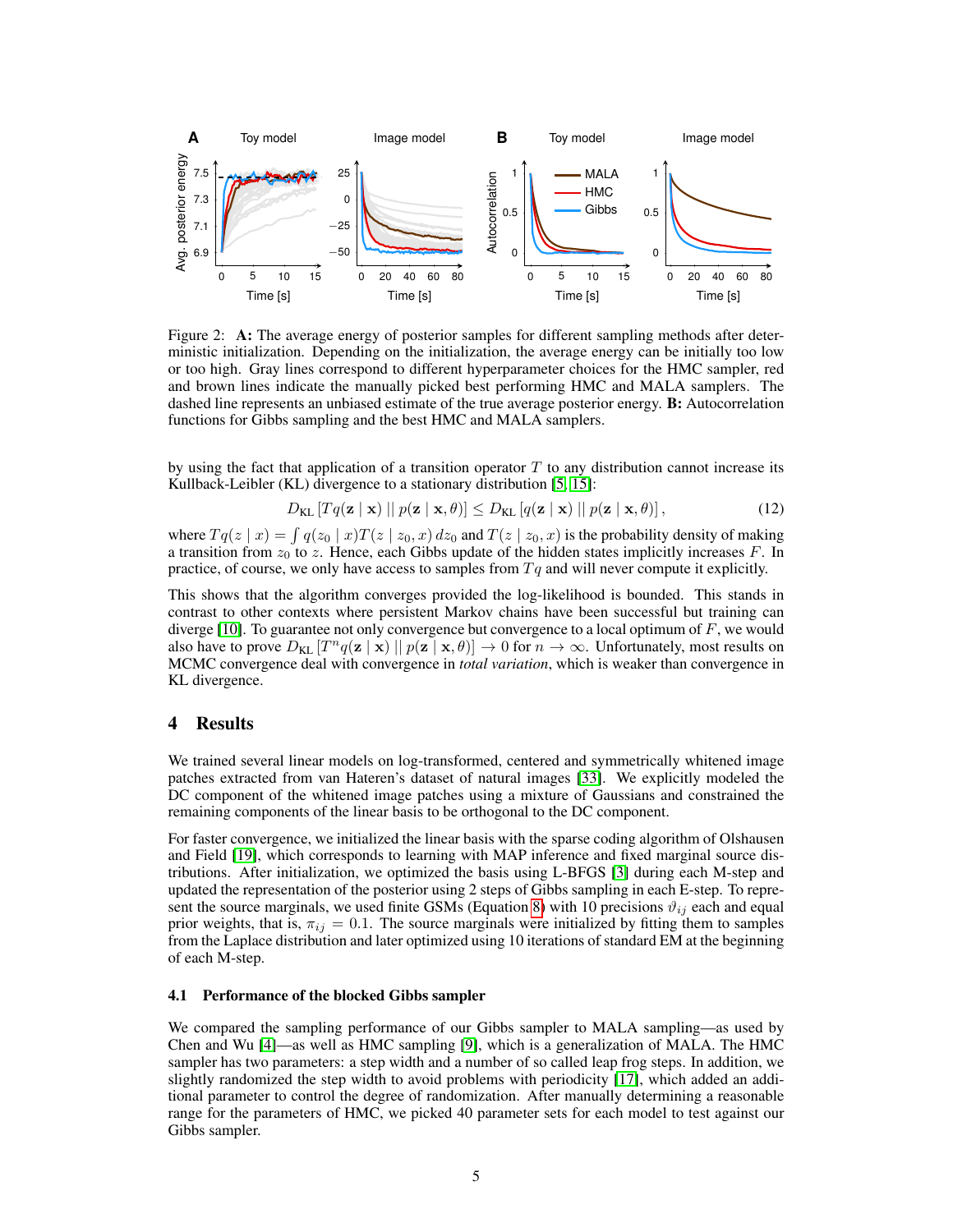

Figure 3: We trained models with up to four times overcomplete representations using either Laplace marginals or GSM marginals. A four times overcomplete basis set is shown in the center. Basis vectors were normalized so that the corresponding source distributions had unit variance. The left plot shows the norms of the learned basis vectors. With fixed Laplace marginals, the algorithm produces a basis which is barely overcomplete. However, with GSM marginals the model learns bases which are at least three times overcomplete. The right panel shows log-densities of the source distributions corresponding to basis vectors inside the dashed rectangle. For reference, each plot also contains a Laplace distribution of equal variance.

The algorithms were tested on one toy model and one two times overcomplete model trained on  $8 \times 8$  image patches. The toy model employed 1 visible unit and 3 hidden units with exponential power distributions whose exponents were 0.5. The entries of its basis matrix were randomly drawn from a Gaussian distribution with mean 1 and standard deviation 0.2.

Figure 2 shows trace plots and autocorrelation functions for the different sampling methods. The trace plots were generated by measuring the negative log-density (or *energy*) of posterior samples for a fixed set of visible states over time,  $-\log p(x, z_t)$ , and averaging over data points. Autocorrelation functions were estimated from single Markov chain runs of equal duration for each sampler and data point. All Markov chains were initialized using 100 burn-in steps of Gibbs sampling, independent of the sampler used to generate the autocorrelation functions. Finally, we averaged several autocorrelation functions corresponding to different data points (see Supplementary Section 1 for more information).

For both models we observed faster convergence with Gibbs sampling than with the best MALA or HMC samplers (Figure 2). The image model in particular benefited from replacing MALA by HMC. Still, even the best HMC sampler produced more correlated samples than the blocked Gibbs sampler. While the best HMC sampler reached an autocorrelation of 0.05 after about 64 seconds, it took only about 26 seconds with the blocked Gibbs sampler (right-hand side of Figure 2B).

All tests were performed on a single core of an AMD Opteron 6174 machine with 2.20 GHz and implementations written in Python and NumPy.

#### 4.2 Sparsity and overcompleteness

Berkes et al. [2] found that even for very sparse choices of the Student-t prior, the representations learned by the linear model are barely overcomplete if a variational approximation to the posterior is used. Similar results and even undercomplete representations were obtained by Seeger [28] with the Laplace prior. The results of these studies suggest that the optimal basis set is not very overcomplete. On the other hand, basis sets obtained with other, often more crude approximations are often highly overcomplete. In the following, we revisit the question of optimal overcompletness and support our findings with quantitative measurements.

Consistent with the study of Seeger [28], if we fix the source distributions to be Laplacian, our algorithm learns representations which are only slightly overcomplete (Figure 3). However, much more overcomplete representations were obtained when the source distributions were learned from the data. This is in line with the results of Olshausen and Millman [21], who used mixtures of two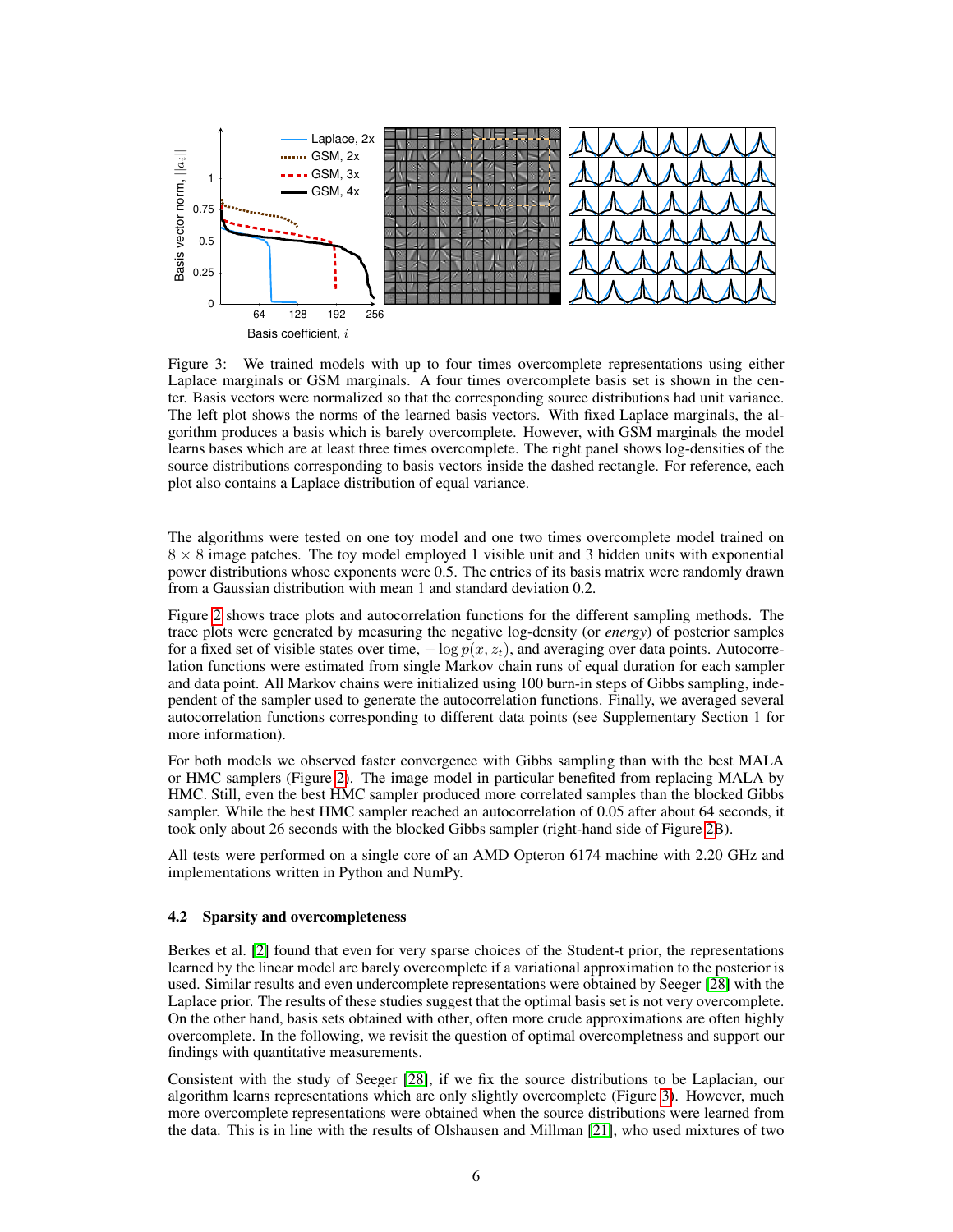

Figure 4: A comparison of different models for natural image patches. While using overcomplete representations (OLM) yields substantial improvements over the complete linear model (LM), it still cannot compete with other models of natural image patches. GSM here refers to a single multivariate Gaussian scale mixture, that is, an elliptically contoured distribution with very few parameters (see Supplementary Section 3). Log-likelihoods are reported for non-whitened image patches. Average log-likelihood and standard error of the mean (SEM) were calculated from log-probabilities of 10000 test data points.

and three Gaussians as source distributions and obtained two times overcomplete representations for  $8 \times 8$  image patches.

Figure 3 suggests that with GSMs as source distributions, the model can make use of three and up to four times overcomplete representations. Our quantitative evaluations confirmed a substantial improvement of the two-times overcomplete model over the complete model. Beyond this, however, the improvements quickly become negligible (Figure 4).

The source distributions discovered by our algorithm were extremely sparse and resembled *spikeand-slab* distributions, generating mostly values close to zero with the occasional outlier. Source distributions of low-frequency components generally had narrower peaks than those of high-frequency components (Figure 3).

#### 4.3 Model comparison

To compare the performance of the overcomplete linear model to the complete linear model and other image models, we would like to evaluate the overcomplete linear models' log-likelihood on a test set of images. However, to do this, we would have to integrate out all hidden units, which we cannot do analytically. One way to nevertheless obtain an unbiased estimate of  $p(x)$  is by introducing a tractable distribution as follows:

$$
p(x) = \int p(x, z) dz = \int q(z | x) \frac{p(x, z)}{q(z | x)} dz.
$$
 (13)

We can then estimate the above integral by sampling states  $z_n$  from  $q(z | x)$  and averaging over  $p(x, z_n)/q(z_n | x)$ , a technique called *importance sampling*. The closer  $q(z | x)$  is to  $p(z | x)$ , the more efficient the estimator will be.

A procedure for constructing distributions  $q(z | x)$  from transition operators such as our Gibbs sampling operator is *annealed importance sampling* (AIS) [16]. AIS starts with a simple and tractable distribution and successively brings it closer to  $p(z | x)$ . The computational and statistical efficiency of the estimator depends on the efficieny of the transition operator. Here, we used our Gibbs sampler and constructed intermediate distributions by interpolating between a Gaussian distribution and the overcomplete linear model. For the four-times overcomplete model, we used 300 intermediate distributions and 300 importance samples to estimate the density of each data point.

We find that the overcomplete linear model is still worse than, for example, a single multivariate GSM with separately modeled DC component (Figure 4; see also Supplementary Section 3).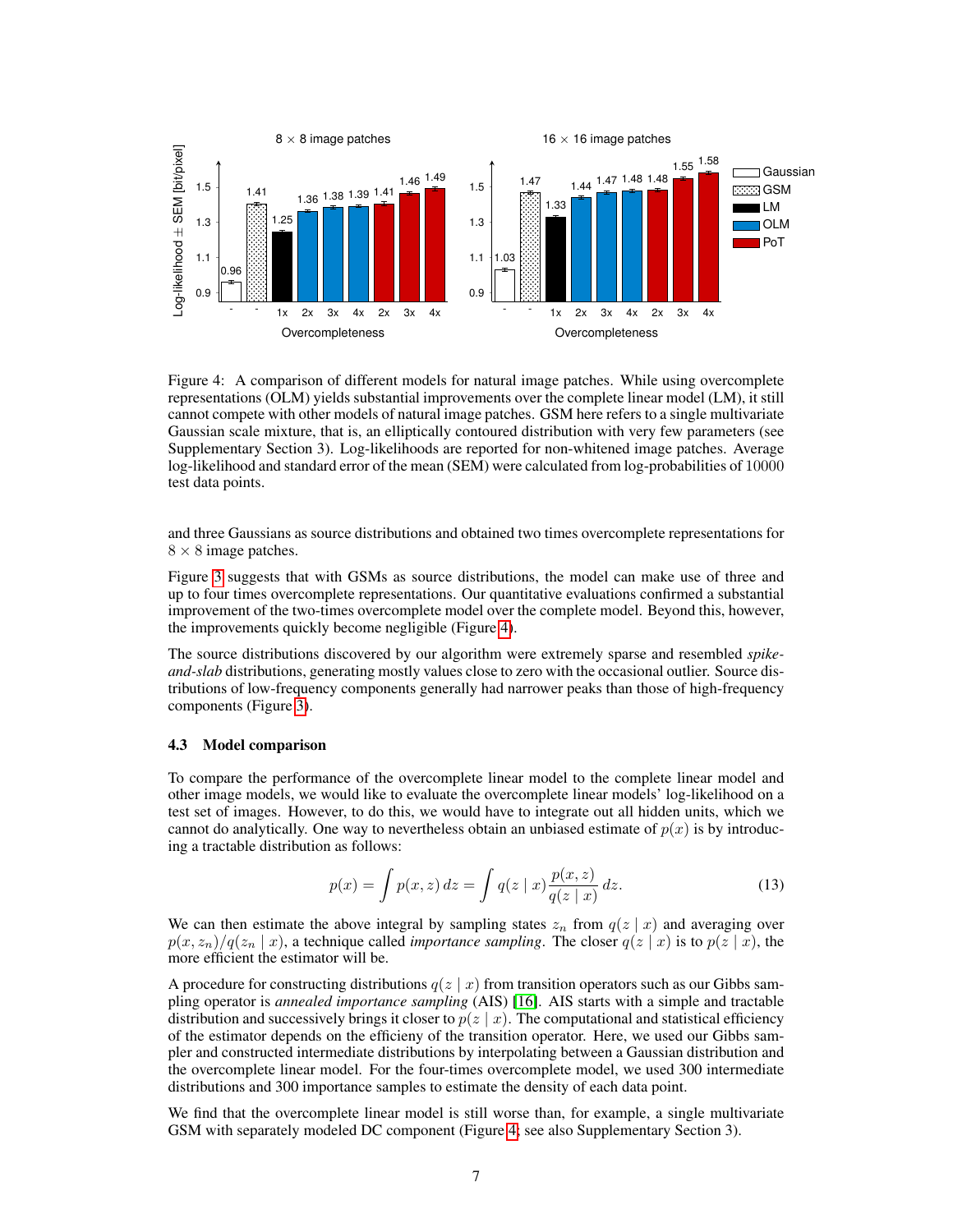An alternative overcomplete generalization of the complete linear model is the family of *products of experts* (PoE) [13]. Instead of introducing additional source variables, a PoE can have more factors than visible units,

$$
s = Wx, \quad p(x) \propto \prod_i f_i(s_i), \tag{14}
$$

where  $W \in \mathbb{R}^{N \times M}$  and each factor is also called an *expert*. For  $N = M$ , the PoE is equivalent to the linear model (Equation 1). In contrast to the overcomplete linear model, the prior over hidden sources s here is in general not factorial.

A popular choice of PoE in the context of natural images is the *product of Student-t* (PoT) distributions, in which experts have the form  $f_i(s_i) = (1 + s_i^2)^{-\alpha_i}$  [35]. To train the PoT, we used a persistent variant of *minimum probability flow* learning [29, 31]. We used AIS in combination with HMC to evaluate each PoT model [30]. We find that the PoT is better suited for modeling the statistics of natural images and takes better advantage of overcomplete representations (Figure 4).

While both the estimator for the PoT and the estimator for the overcomplete linear model are consistent, the former tends to overestimate and the latter tends to underestimate the average loglikelihood. It is thus crucial to test convergence of both estimates if any meaningful comparison is to be made (see Supplementary Section 2).

# 5 Discussion

We have shown how to efficiently perform inference, training and evaluation in the sparse overcomplete linear model. While general purpose sampling algorithms such as MALA or HMC have the advantage of being more widely applicable, we showed that blocked Gibbs sampling can be much faster when the source distributions are sparse, as for natural images.

Another advantage of our sampler is that it is parameter free. Choosing suboptimal parameters for the HMC sampler can lead to extremely poor performance. Which parameters are optimal can change from data point to data point and over time as the model is trained. Furthermore, monitoring the convergence of the Markov chains can be problematic [28]. We showed that by training a model with a persistent variant of Monte Carlo EM, even the number of sampling steps performed in each E-step becomes much less crucial for the success of training.

Optimizing and evaluating the likelihood of overcomplete linear models is a challenging problem. To our knowledge, our study is the first to show a clear advantage of the overcomplete linear model over its complete counterpart on natural images. At the same time, we demonstrated that with the assumptions of a factorial prior, the overcomplete linear model underperforms other generalizations of the complete linear model. Yet it is easy to see how our algorithm could be extended to other, much better performing models. For instance, models in which multiple sources are modeled jointly by a multivariate GSM, or bilinear models with two sets of latent variables.

Code for training and evaluating overcomplete linear models is available at

<http://bethgelab.org/code/theis2012d/>.

### Acknowledgments

The authors would like to thank Bruno Olshausen, Nicolas Heess and George Papandreou for helpful comments. This study was financially supported by the Bernstein award (BMBF; FKZ: 01GQ0601), the German Research Foundation (DFG; priority program 1527, BE 3848/2-1), and a DFG-NSF collaboration grant (TO 409/8-1).

## References

- [1] D. F. Andrews and C. L. Mallows. Scale mixtures of normal distributions. *Journal of the Royal Statistical Society, Series B*, 36(1):99–102, 1974.
- [2] P. Berkes, R. Turner, and M. Sahani. On sparsity and overcompleteness in image models. *Advances in Neural Information Processing Systems*, 20, 2008.
- [3] R. H. Byrd, P. Lu, and J. Nocedal. A limited memory algorithm for bound constrained optimization. *SIAM Journal on Scientific and Statistical Computing*, 16(5):1190–1208, 1995.